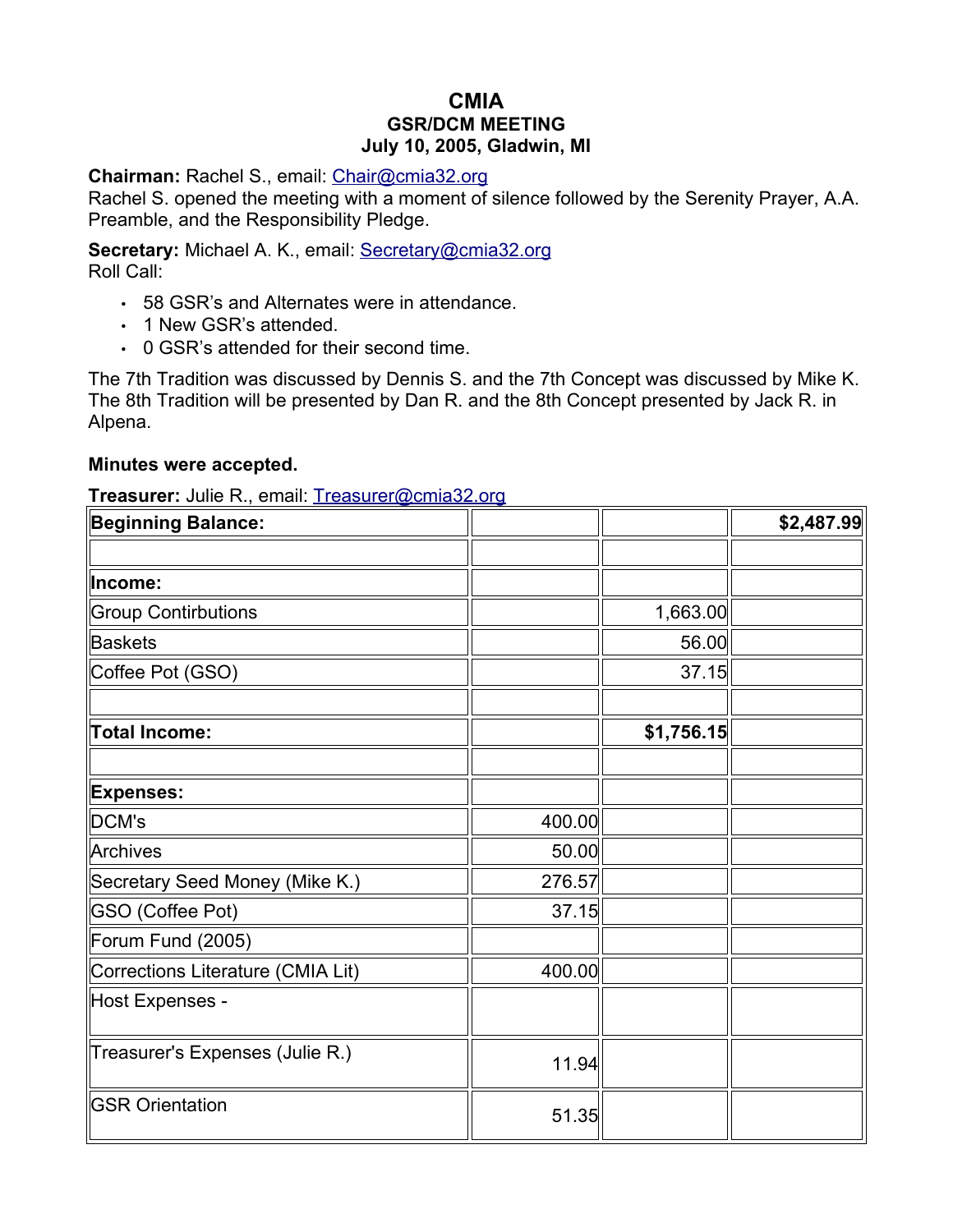| Grapevine Committee    | 50.00      |            |
|------------------------|------------|------------|
|                        |            |            |
| Total Expenses:        | (1,277.01) |            |
|                        |            |            |
| <b>Ending Balance:</b> |            | \$2,967.13 |

## **Literature:** Lyle T., email: [Literature@cmia32.org](mailto:Literature@cmia32.org)

| <b>Beginning Balance</b> | \$527.24   | <b>Expenses:</b>                     |             |
|--------------------------|------------|--------------------------------------|-------------|
| Income:                  |            | Purchases                            | 2,558.80    |
| Sales (taxable)          | 975.66     | <b>Travel Expenses &amp; Storage</b> | 31.39       |
| Committees               | 422.80     | Storage                              | 50.00       |
| Other (HVAIG)            | 939.88     | <b>Bank Charges</b>                  | 10.00       |
| Sales Tax                | 58.57      | <b>Total Expenses:</b>               | (2,650.19)  |
| Total Income:            | \$2,396.91 |                                      |             |
|                          |            | <b>Ending Balance</b>                | \$273.96    |
|                          |            | <b>Inventory valuation</b>           | \$14,347.65 |

# **Finance Committee:** Stanley P., email: [Finance@cmia32.org](mailto:Finance@cmia32.org)

Number of members present: 7

| <b>Beginning Balance</b>    | \$2,967.13 |
|-----------------------------|------------|
| Expenses                    | 776.57     |
| Expenses "pending approval" | 730.00     |
| <b>Ending Balance</b>       | \$1,460.56 |

# **Treatment Facilities:** Keith M., email: [Treatment@cmia32.org](mailto:Treatment@cmia32.org)

We had four members attending and one new member, Bob H. from Durand, MI. We talked about the new treatment facilities list and how to make it better. Closed with serenity prayer.

## **Archives:** Jim D., email: [Archives@cmia32.org](mailto:Archives@cmia32.org)

CMIA started in 1951. We are looking forward to seeing you at the State Conference in Mt. Pleasant. We will have a large Archives display set up, stop by and check it out. We appreciate your continued support.

**Special Needs:** Jim M., email: [Specialneeds@cmia32.org](mailto:Specialneeds@cmia32.org) (No Report)

# **Corrections:** Art M., email: [Corrections@cmia32.org](mailto:Corrections@cmia32.org)

The CFC meeting opened with a welcome and reading of the purpose of the committee. After reports from theÂ secretary, discussion about treasury matters and distribution of Pre-Release materials and requests, the featured presentation about the Grapevine and how it can be used in corrections service was made by Ron B. Chairman of the Grapevine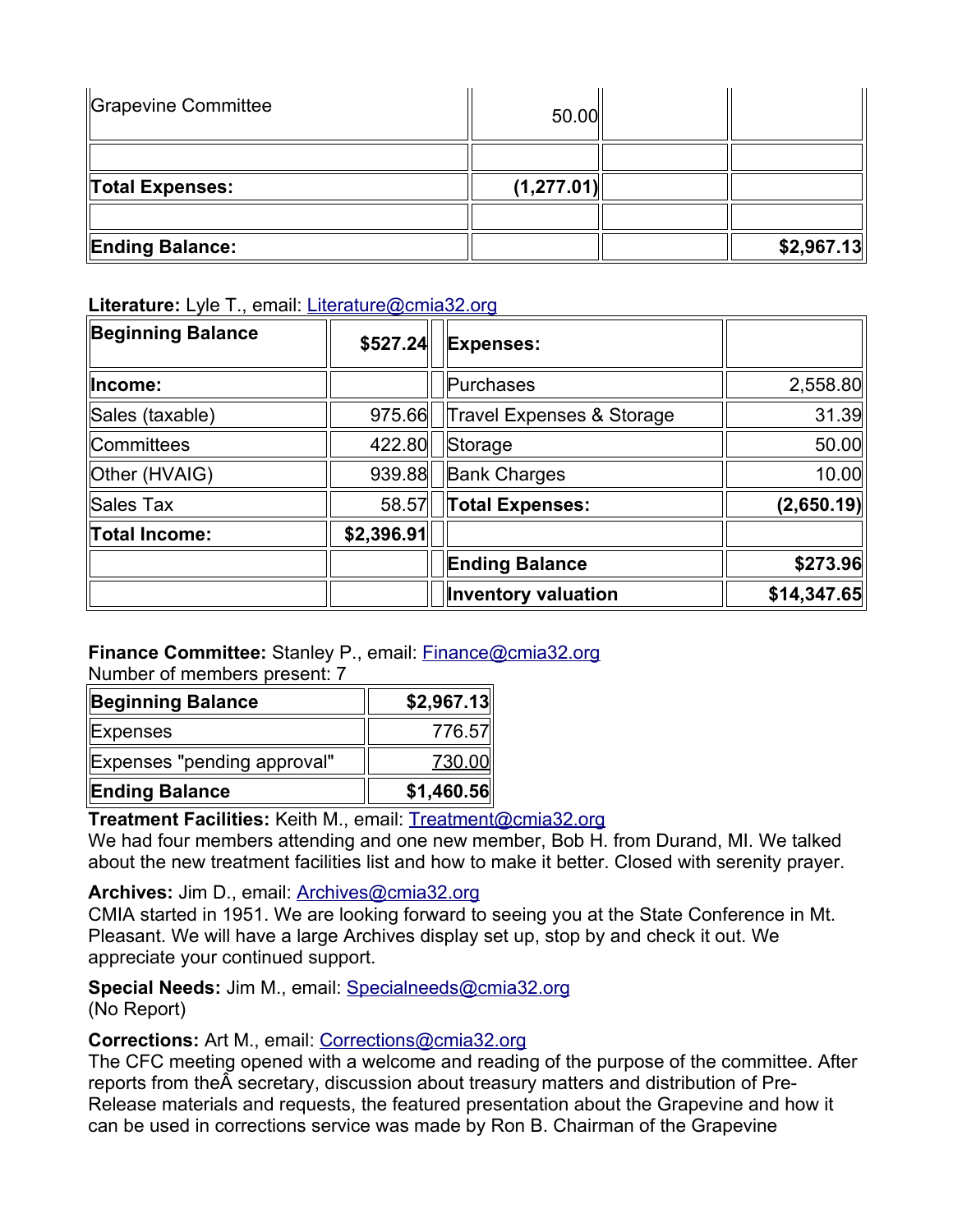Committee for Area 32. Ron discussed the value to inmates of this "meeting in print" that can be purchased by district CFC people for distribution to inmates. He brought one hundred of the special edition of the Grapevine that is bound without staples for corrections distribution and those copies were shared among the CFC members in attendance. A vote was taken to reimburse Ron for the expenditure he made for this special edition of the Grapevine. The meeting closed with discussions about use of funds in the committee to be discussed again at the August IntraArea in Alpena and the featured presentation at that meeting. Approximately 22 people were in attendance.

**Grapevine:** Ron B., email: [Grapevine@cmia32.org](mailto:Grapevine@cmia32.org) (No Report)

## **CPC Committee:** Chuck C., email: [CPC@cmia32.org](mailto:cpc@cmia32.org)

CPC and PI committees met as one today. Stanley P. PI chair gave an overview of what Public Information is all about. He touched on what they have been doing in district 12. Chuck C. CPC chair discussed the importance of being responsible in our duty to serve, asking those in attendance to reach out to their district and see how they can serve. If no committee is active get one started. He also touched on what we can and cannot do. Moe shared on his experience working with the probation dept. in district 12 as well as the schools answering a few questions. there were 10 members present.

**Public Information:** Stanley P., email: [PI@cmia32.org](mailto:pi@cmia32.org) (See CPC Report)

## **Forum:** Bruce H., email: [Forum@cmia32.org](mailto:Forum@cmia32.org)

Sign ups for the Novvember Forum will continue in July and August then stop. All CMIA officers and committee chairs who have not been sponsored by area are elidgible and do not need to sign up. After it has bees determined how many officers and chairs are selected, the remaing of the 20 people to be sponsored will be selected from the list of thoes who have signed the most times. The will be selected after the August meeting sign ups.

**Website Committee:** Michael K., email: [Website@cmia32.org](mailto:Website@cmia32.org) (No Report)

**Registrar:** Steve H., email: [Registrar@cmia32.org](mailto:Registrar@cmia32.org) (No Report)

**State Convention 2005 Committee:** Ron A. email: Mark C. - [Convention@cmia32.org](mailto:Convention@cmia32.org) or Tracey G. - [Convention2@cmia32.org](mailto:Convention2@cmia32.org) (No Report)

## **GSR Orientation:** Larry S., email: [AltDelegate@cmia32.org](mailto:AltDelegate@cmia32.org)

There was only one new GSR for orientation with a visitor. Both seemed very interested. Went over the importance of the Home Group and the duties and responsibilities of the group's GSR. Gave both the Area hand book and materials on group and GSR.

#### **Delegate:** Jesse W. P., email: [Delegate@cmia32.org](mailto:Delegate@cmia32.org)

Our delegate gave his full report with details regarding the Conference last April. (See attached report.) Background material on the conference will be made available at following Area meetings.

(See Delegate Report Archives) [Delegate's Report](http://www.cmia32.org/Delegate_Reports/Delegate_report_07_05.htm) 7/05

## **Old Business:**